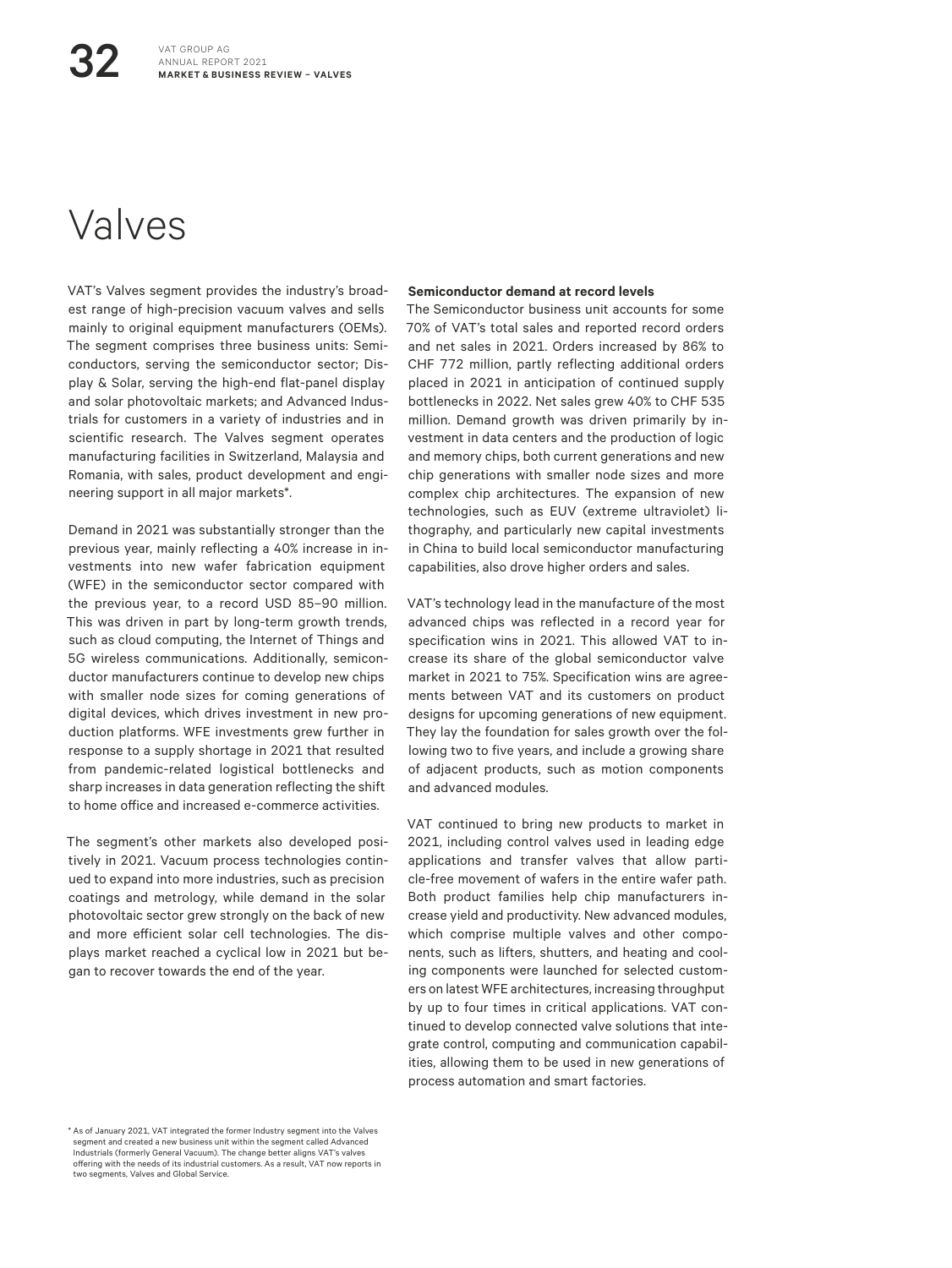#### **Key figures Valves**

| In CHF million                     | 2021   | 2020<br>restated <sup>1</sup> | Change   |
|------------------------------------|--------|-------------------------------|----------|
| Order intake                       | 1028.8 | 592.4                         | 73.7%    |
| - Semiconductor                    | 772.2  | 414.3                         | 86.4%    |
| - Display & Solar                  | 93.3   | 67.3                          | 38.6%    |
| - Advanced Industrials             | 163.3  | 110.8                         | 47.4%    |
| Net sales                          | 729.2  | 565.1                         | 29.0%    |
| - Semiconductor                    | 534.7  | 383                           | 39.6%    |
| - Display & Solar                  | 65.6   | 77.9                          | $-15.8%$ |
| - Advanced Industrials             | 128.9  | 104.3                         | 23.6%    |
| Inter-segment sales                | 75.0   | 57.0                          | 31.6%    |
| Segment net sales                  | 804.2  | 622.1                         | 29.3%    |
| Segment EBITDA                     | 269.7  | 198.7                         | 35.2%    |
| Segment EBITDA margin              | 33.5%  | 31.9%                         |          |
| Segment net operating assets       | 737.7  | 675.2                         | 9.3%     |
| of which net trade working capital | 191.0  | 138.7                         | 37.7%    |

1 The restated figures reflect the integration of the former Industry segment into the Valves segment, and the

creation of the Advanced Industrial business unit within the segment, effective January 1, 2021. All reported segment figures have been restated accordingly.

The semiconductor business unit also continued to qualify its latest valves and high-volume modules for production at VAT's plant in Penang, Malaysia, which increased factory output by more than 70% compared with 2020, to around CHF 170 million. This included the introduction of new manufacturing technologies in the plant as well as the expansion of engineering and product management resources. This is part of VAT's strategy to better support its strong customer base in the region and to improve the overall flexibility and efficiency of its global manufacturing and supply footprint.

### **Strong solar demand, displays show signs of recovery**

In 2021, the Display & Solar business unit witnessed two very different halves. While orders in the first six months remained flat, a sharp acceleration in the second half led to a full-year order intake of CHF 93 million, up 39% over 2020. As the display and solar markets are driven mainly by large projects, orders typically take longer to translate into revenues. As a result, sales declined by 16% compared to a year earlier.

The display market remained in a cyclical low for most of 2021 but started to show signs of recovery in the second half of the year. LCD (liquid crystal display) remains the dominant technology, followed by OLED, which continues to expand its share in premium applications for phones and TVs. VAT also won initial valve orders for manufacturers of mini-LED displays, a new backlight technology that enhances the performance of traditional LCD screens. VAT also launched a new generation of control valves from VAT's Malaysia plant for major display customers in Japan, South Korea and China.

The solar photovoltaic business had a strong 2021, with growth again largely driven by the implementation of PERC (Passivated Emitter and Rear Cell) technology that produces more energy than conventional solar cells. A number of other solar energy conversion technologies that promise even higher efficiencies – and require high-vacuum manufacturing – are also under development but face some ongoing cost challenges.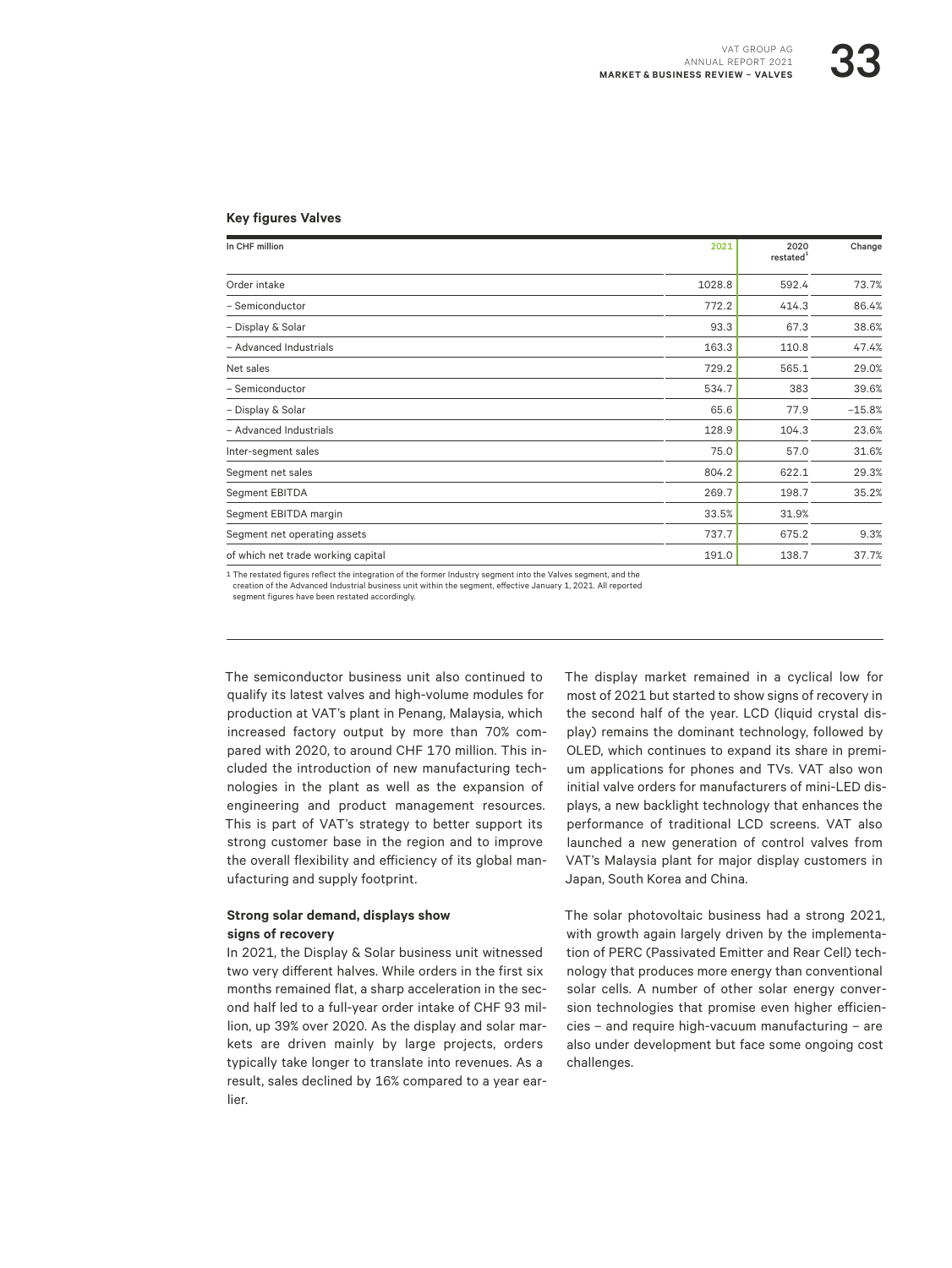

#### **Advanced Industrials expands VAT's market**

The Advanced Industrials business unit (formerly General Vacuum) achieved record order intake in 2021 of CHF 163 million, up 47% compared with the previous year, while net sales increased 24% to CHF 129 million. Demand was strong across several markets, especially high-end coating applications, electron beam-related scientific instruments and the research segment, where VAT supplied valves for major upgrades of particle accelerators in both the US and Asia.

Demand was highest in Asia, with volumes doubling in China as the result of targeted growth initiatives and improved distribution channels. Orders reached a record level in the core European market, led by the scientific instruments sector. Growth was also driven by demand for silicon carbide crystal production equipment used in the manufacture of wide bandgap semiconductors. This technology is expected to open significant new opportunities for high-efficiency power electronics used to integrate renewable energy sources into existing power grids, as well as in trains and electrical vehicles – all essential steps to lowering carbon emissions.

#### **Performance review 2021**

Net sales in the Valves segment in 2021 amounted to CHF 729 million, 29% higher than the year before, as strong growth in the Semiconductor and Advanced Industrials business units more than offset the sales decline in Display & Solar. The segment EBITDA increased by 35% to CHF 269 million and the EBITDA margin was 33%, one percentage point above the level achieved in 2020 as positive volume effects, operational improvements and the ongoing shift in demand towards more advanced products offset higher costs incurred to support volume growth.

#### **Market outlook 2022**

For 2022, VAT expects its semiconductor-related markets to continue to grow across all segments – logic, foundry and memory. While the markets for VAT's Display & Solar business unit are forecast to remain mixed, the strong order intake in the second half of 2021 is expected to drive higher net sales in 2022. VAT also expects higher sales in its Advanced Industrials business unit in 2022, as growth initiatives targeted at specific industries – where VAT can tap its advantages in its core valves business – gain further traction.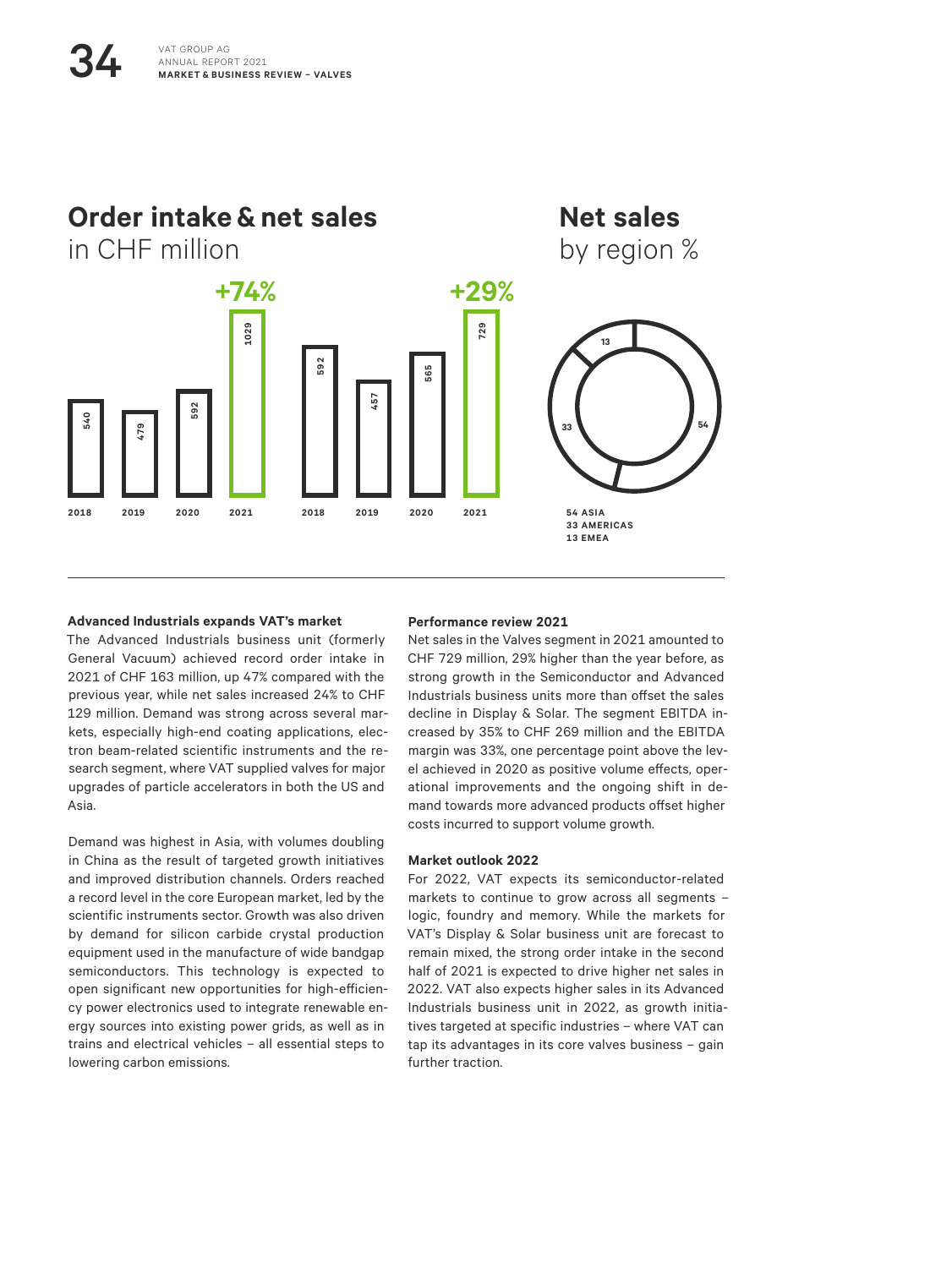# Global Service

VAT's Global Service segment supplies customers with original spare parts, valve maintenance and service, and technical support and training. In addition, the business helps customers improve equipment performance with customized product upgrades and retrofits. Demand is driven primarily by customers' needs to improve the performance of their existing installed base of equipment. With more than one million serviceable VAT valves installed worldwide, the company's service business contributes to stronger customer relationships and is an important sales channel for VAT products.

The Global Service segment had a record year in 2021, with significant growth in all major activities: spare parts, upgrades & retrofits, and repair. This was the result of record levels of factory utilization as the industry struggled with a global chip shortage and supply constraints in some areas. This in turn drove heavy demand for spares parts, repairs and consumables. Capital investments into new semiconductor fabs drove demand for the subfab valve portion of the service business. Subfab systems protect the process vacuum chambers from the pumping and abatement systems operating in harsh conditions below the fabrication floor.

New product development in 2021 centered on the upgrade and retrofit portfolio. In particular, VAT expanded its product offering from the traditional focus on transfer valves to new control valve upgrades that allow for faster and smoother valve reaction times and improved gas flow uniformity. These are critical improvements for customers aiming to improve cycle times and yield from their existing manufacturing assets.

VAT also implemented improvements to its global service footprint with the opening of a new and larger repair center in Japan. This is to be followed by improvements to its service and repair facilities in South Korea and Taiwan. These steps, including supply and process improvements to speed up response times, are expected to significantly increase VAT's repair capabilities for many of its largest customers in Asia.

### **Key figures Global Service**

| In CHF million                     | 2021  | 2020  | Change |
|------------------------------------|-------|-------|--------|
| Order intake                       | 199.1 | 132.2 | 50.6%  |
| Net sales                          | 172.0 | 127.3 | 35.1%  |
| Inter-segment sales                | -     |       |        |
| Segment net sales                  | 172.0 | 127.3 | 35.1%  |
| Segment EBITDA                     | 77.8  | 53.2  | 48.1%  |
| Segment EBITDA margin              | 45.3% | 41.8% |        |
| Segment net operating assets       | 122.3 | 119.4 | 2.4%   |
| of which net trade working capital | 27.6  | 23.7  | 16.5%  |